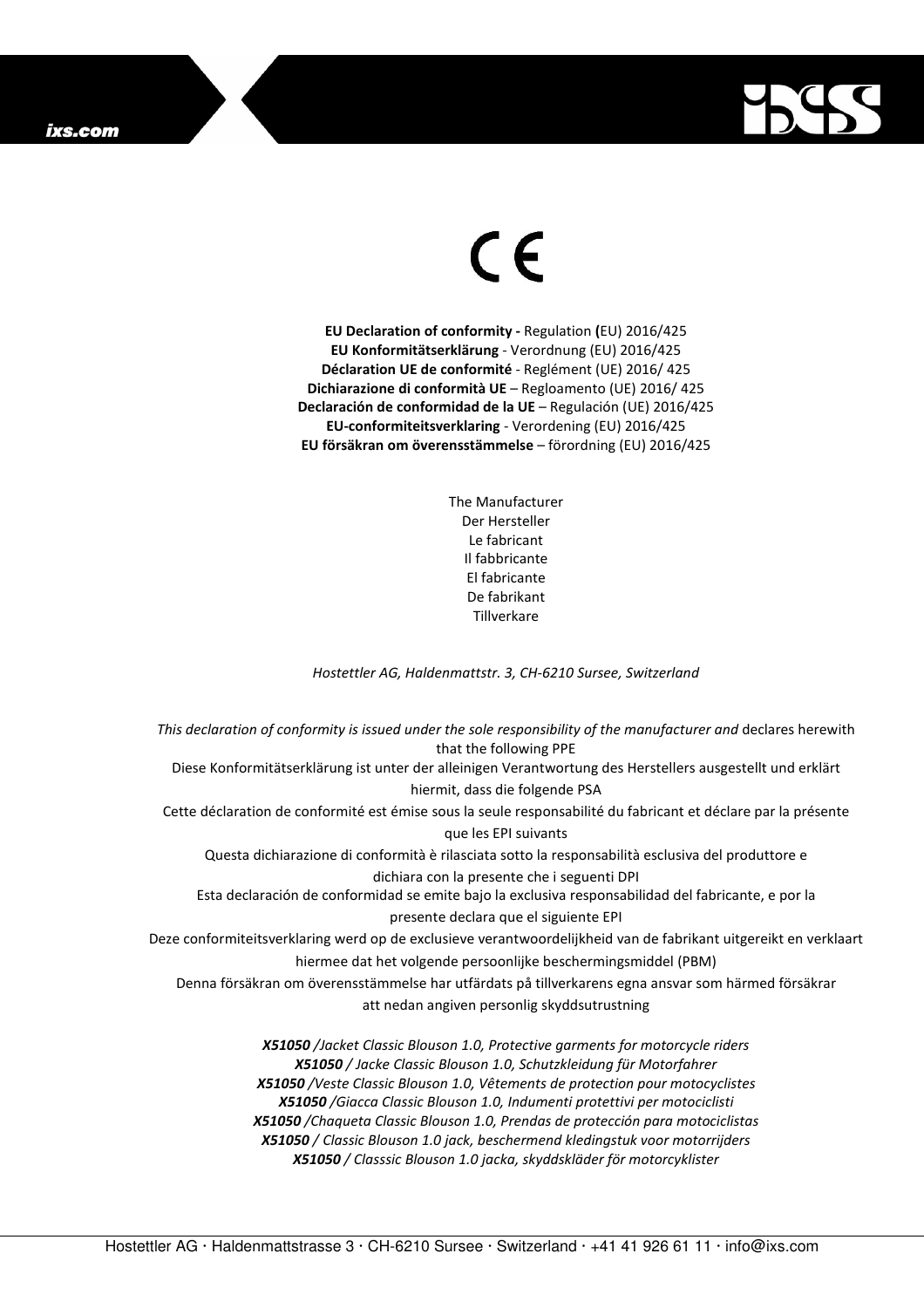



has undergone the EU-type examination conformity assessment procedure (Module B) performed by the Notified Body, IDIADA AUTOMOTIVE TECHNOLOGY, S.A. (OC.0164), P. I. L'ALBORNAR, E-43710 Santa Olivia (Tarragona – Spain), which has issued the EU Type Examination Certificate No. MT18070136.

And is compliant with the following Standard prEN17092-4:2018 (A)

## hat das EU-Baumusterprüfungs-Konformitätsbewertungsverfahren durchlaufen (Modul B) durchgeführt von der benannten Stelle, IDIADA AUTOMOTIVE TECHNOLOGY, S.A. (OC.0164), P. I. L'ALBORNAR, E-43710 Santa Olivia (Tarragona – Spanien), die die EU-Baumusterprüfbescheinigung Nr. MT18070136 ausgestellt hat.

und entspricht der folgenden Norm prEN17092-4:2018 (A)

a subi la procédure d'évaluation de la conformité pour l'examen de type UE (module B) réalisée par l'organisme notifié, IDIADA AUTOMOTIVE TECHNOLOGY, S.A. (OC.0164), P. I. L'ALBORNAR, E-43710 Santa Olivia (Tarragona – Espagne), qui a délivré le certificat d'examen de type UE n°. MT18070136.

Et est conforme à la norme suivante prEN17092-4:2018 (A)

è stato sottoposto alla procedura di valutazione della conformità dell'esame UE del tipo (modulo B) eseguita dall'organismo notificato, IDIADA AUTOMOTIVE TECHNOLOGY, S.A. (OC.0164), P. I. L'ALBORNAR, E-43710 Santa Olivia (Tarragona – Spagna), che ha rilasciato il certificato di esame UE del tipo n. MT18070136.

Ed è conforme alla seguente norma prEN17092-4:2018 (A)

ha sido sometido al procedimiento de evaluación de conformidad del examen de tipo UE (Módulo B) realizado por el organismo notificado, IDIADA AUTOMOTIVE TECHNOLOGY, S.A. (OC.0164), P. I. L'ALBORNAR, E-43710 Santa Olivia (Tarragona – España), que ha emitido el certificado de examen UE de tipo no. MT18070136.

Y cumple con el siguiente estándar prEN17092-4:2018 (A)

de EG-typekeuring-conformiteitsbeoordelingsprocedure doorlopen (module B) heeft,uitgevoerd door de aangemelde instantie IDIADA AUTOMOTIVE TECHNOLOGY, S.A. (OC.0164), P. I. L'ALBORNAR, E-43710 Santa Olivia (Tarragona – Spanje) die het certificaat van EG-typeonderzoek nr. MT18070136 afgegeven heeft,

en voldoet aan de volgende norm: prEN17092-4:2018 (A)